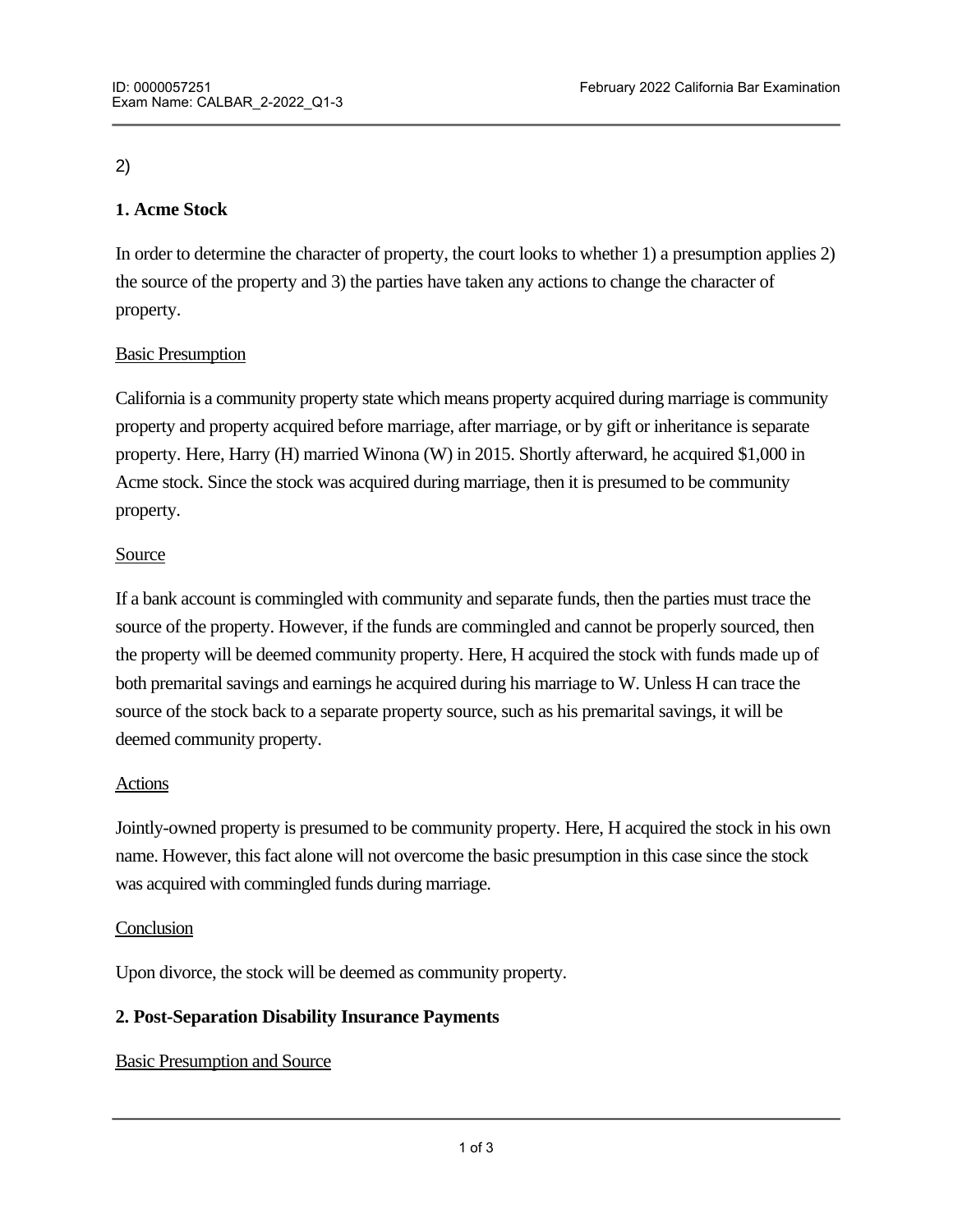A spouse's earnings are community property if the earnings are earned during marriage. Here, W used her earnings to acquire disability insurance using. Since a spouse's earnings are community property, the disability insurance payments are presumed to be community property.

### Actions

The facts does not illustrate any actions, such as a transmutation agreement, which may have changed the character of the disability insurance payments.

# **Conclusion**

Disability insurance belongs to the community if it was acquired during marriage. However, upon divorce, the court will assign the payments entirely to the disabled spouse. Therefore, the court will award the payments to W, the insured spouse.

### **3. Investment Account**

### Basic Presumption

Here, H acquired the investment account while he was still married to W. Since H acquired the investment account during his marriage to W, it is presumed to be community property.

### End of the Economic Community

The basic presumption can be overcome by evidence that the property was acquired after the economic community had already ended. The economic community ends when a spouse dies or there is permanent physical separation and at least one spouse intends to end the marriage. Although H and W decided to live separately, they did so while attending counseling in hopes of reconciling their marriage. As such, the economic community was not over at the time H acquired the investment account and the account will be presumed to community property.

### Action

The fact that H did not tell W about his investment account does not change the character of the account. Such changes require evidence of a valid, written transmutation agreement between the spouses, which the facts do not illustrate.

### **Conclusion**

**4. Loan**

Upon divorce, the account will be deemed as community property.